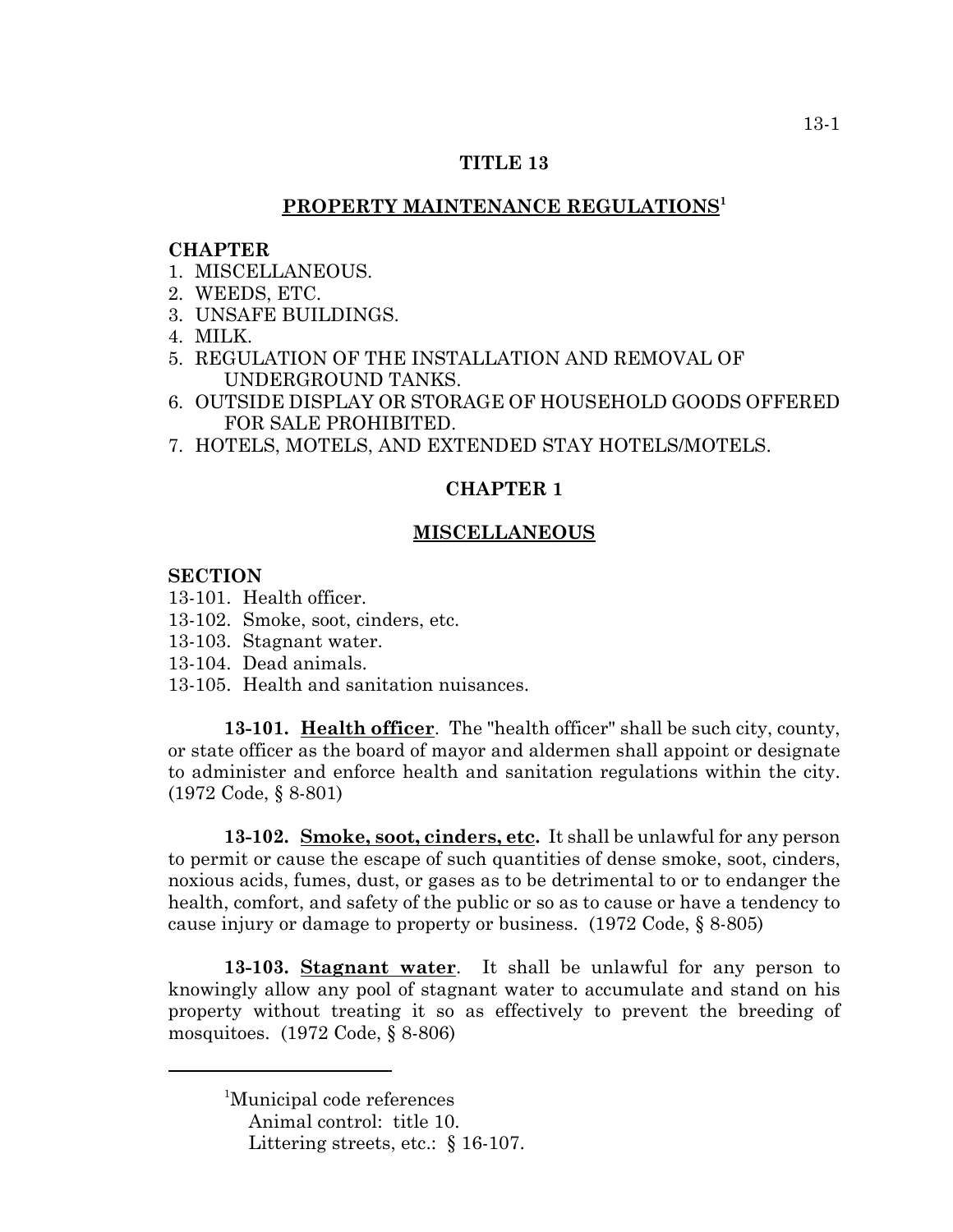**13-104. Dead animals**. Any person owning or having possession of any dead animal not intended for use as food shall promptly bury the same or notify the health officer and dispose of such animal in such manner as the health officer shall direct. (1972 Code, § 8-808)

**13-105. Health and sanitation nuisances**. It shall be unlawful for any person to permit any premises owned, occupied, or controlled by him to become or remain in a filthy condition, or permit the use or occupation of same in such a manner as to create noxious or offensive smells and odors in connection therewith, or to allow the accumulation or creation of unwholesome and offensive matter or the breeding of flies, rodents, or other vermin on the premises to the menace of the public health or the annoyance of people residing within the vicinity. Any condition allowed to exist in violation of this section is declared to be a public nuisance which may be abated in the same manner as other public nuisances are abated. (1972 Code, § 8-809)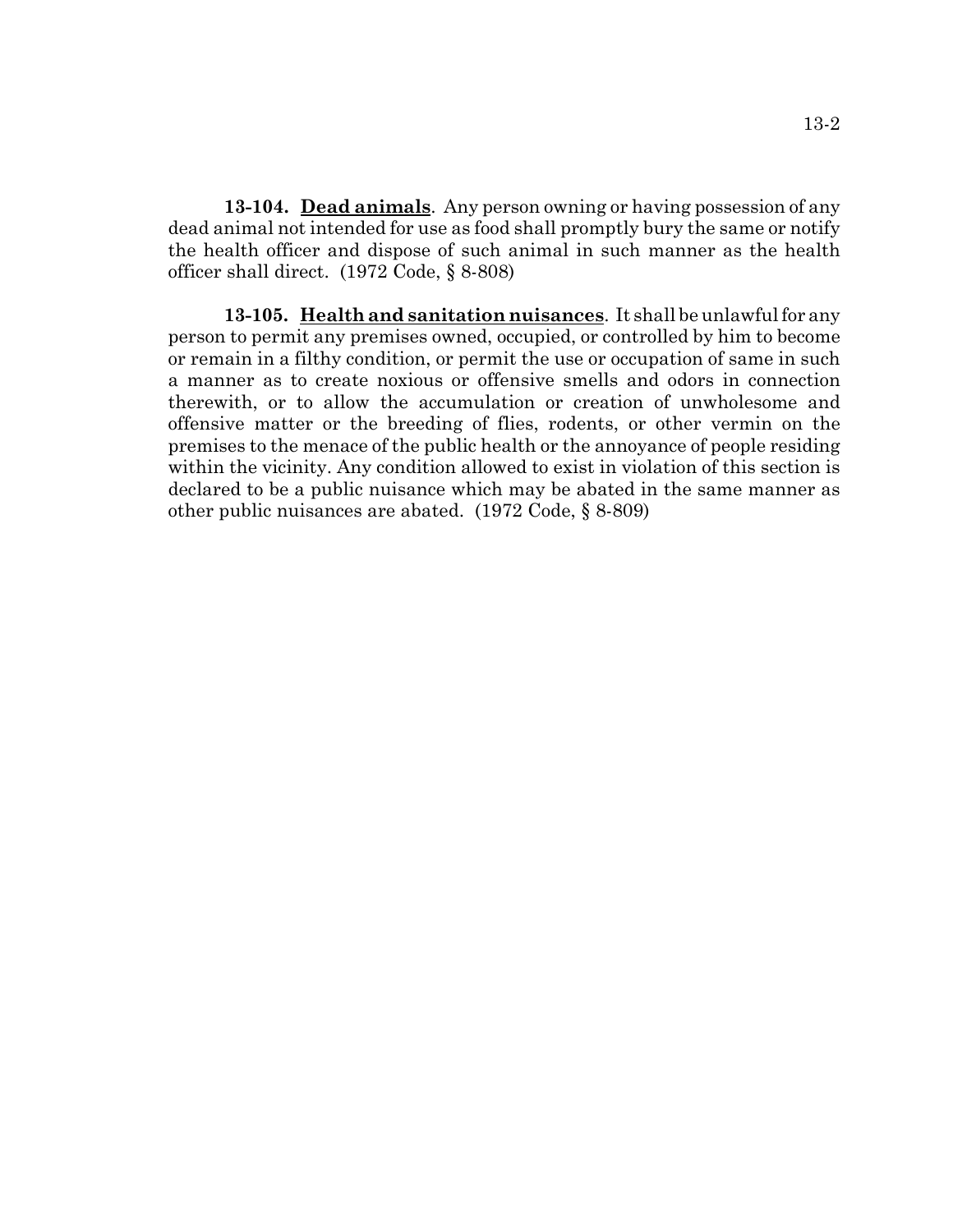#### **WEEDS, ETC.**

## **SECTION**

13-201. Weeds and other vegetation prohibited. 13-202. Enforcement.

**13-201. Weeds and other vegetation prohibited.** (1) It shall be unlawful for any person or other entity owning, leasing, occupying or having control of property, regardless of whether the property is vacant or contains any form of structure, in the city, to permit the growth upon such property of weeds, grass, brush and all other rank or noxious vegetation to a height greater than twelve (12) inches when such growth is within two hundred (200) feet of occupied residential or commercial property or is within two hundred (200) feet of any street, thoroughfare, highway, within the city.

(2) Excluded from the provisions hereof shall be tracts of land of one acre or in unplatted, undeveloped areas (i.e. not in a platted subdivision), unless all property contiguous to said parcels of land front on public streets or roadways, or has improvements erected thereon. In this event, said vegetation prohibited herein shall be cleared to within 200 feet of the parcels on which said improvements are located or the parcels which front on public thoroughfares. Also excluded herefrom are natural wooded areas containing trees.

(3) The failure to cut and destroy such weeds, grass, brush and all other rank or noxious vegetation not subject to the exclusions above, shall constitute a violation of this section. (1972 Code, § 8-201)

**13-202. Enforcement.** Upon the owner or occupant's failure to observe the preceding section, the following procedure shall be adhered to and the following information shall be contained in a notice of those violations:

(1) A notice must be sent to the last known address of the record property owner as shown on the tax maps of the City of Manchester, Tennessee, as well as to any occupants of said premises.

(2) The notice shall state the violations complained of and action to be taken by the addressee and shall enclose a copy of Municipal Code §§ 13-201 and 13-202 and notify the addressee that if the provisions of the notice are not compiled within a designated time period that the City of Manchester, by and through its appropriate agents, may take whatever action is required to correct the deficiencies or problems relating to that property.

(3) If the City of Manchester, Tennessee takes any action to correct the deficiencies or problems relating to the property, the owner or occupant to whom the notice is addressed shall be liable to the city for repayment of all labor and equipment costs incident to its work, based on the rates then charged the State of Tennessee, Department of Transportation (1 hour minimum charge), a copy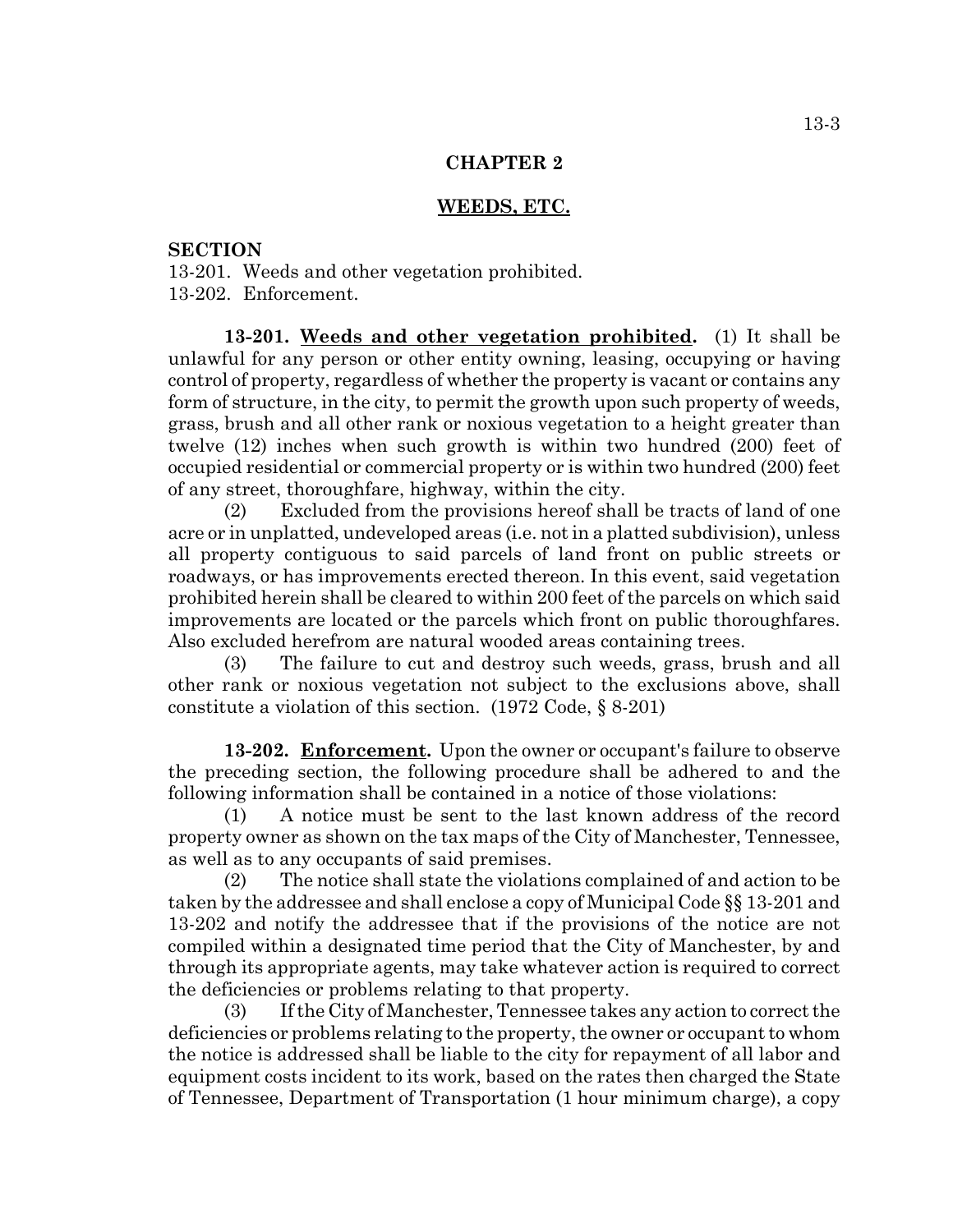of which is available in the office of the finance director, plus fifteen (15%) percent for inspection and other incidental costs in connection therewith, and shall be charged to the addressee, owner and/or occupant of the property. Should those charges fail to be paid within thirty (30) days from the date of billing, a ten (10%) percent penalty shall be added and the total amount represented by the billing and penalty shall be placed on the real and/or personal property tax roles of the City of Manchester, Tennessee and assessed against the real estate, and shall be collected in the same manner as other city property taxes, or by civil action in the same manner as the collection of debt at the option of the city. If the charges are referred to the city attorney's office for collection as a civil debt, an attorney's fee may be added in the discretion of the court.

(4) The notice shall state that the addressee shall have ten (10) days from the date thereof to appeal to the Street and Sanitation Committee of the City of Manchester, Tennessee, in writing, to either obtain an extension of time or other relief from the provisions of said notice as might be sought in said appeal. The decision of the committee relative to said appeal shall be rendered in writing within five (5) days from the date of the next regularly scheduled committee meeting after receipt of said appeal.

(5) The notice shall state that the addressee shall have ten (10) days from the date of the written decision of the committee to appeal its decision to the board of mayor and aldermen. Within fifteen (15) days from the receipt of said notice of appeal, either the mayor or two (2) aldermen, in writing, may grant said party a hearing before the full board of mayor and aldermen. Failure of the mayor or two aldermen to act within said fifteen (15) day period shall constitute an affirmation of the decision of the committee and shall be final.

(6) Only one notice must be sent in any calendar year to enforce municipal code § 13-201 against a particular property, irrespective of the number of times the City of Manchester takes any action to correct the deficiency or mow the weeds or other vegetation within that calendar years. (1972 Code, § 8-202, as amended by Ord. #808, Jan. 1998)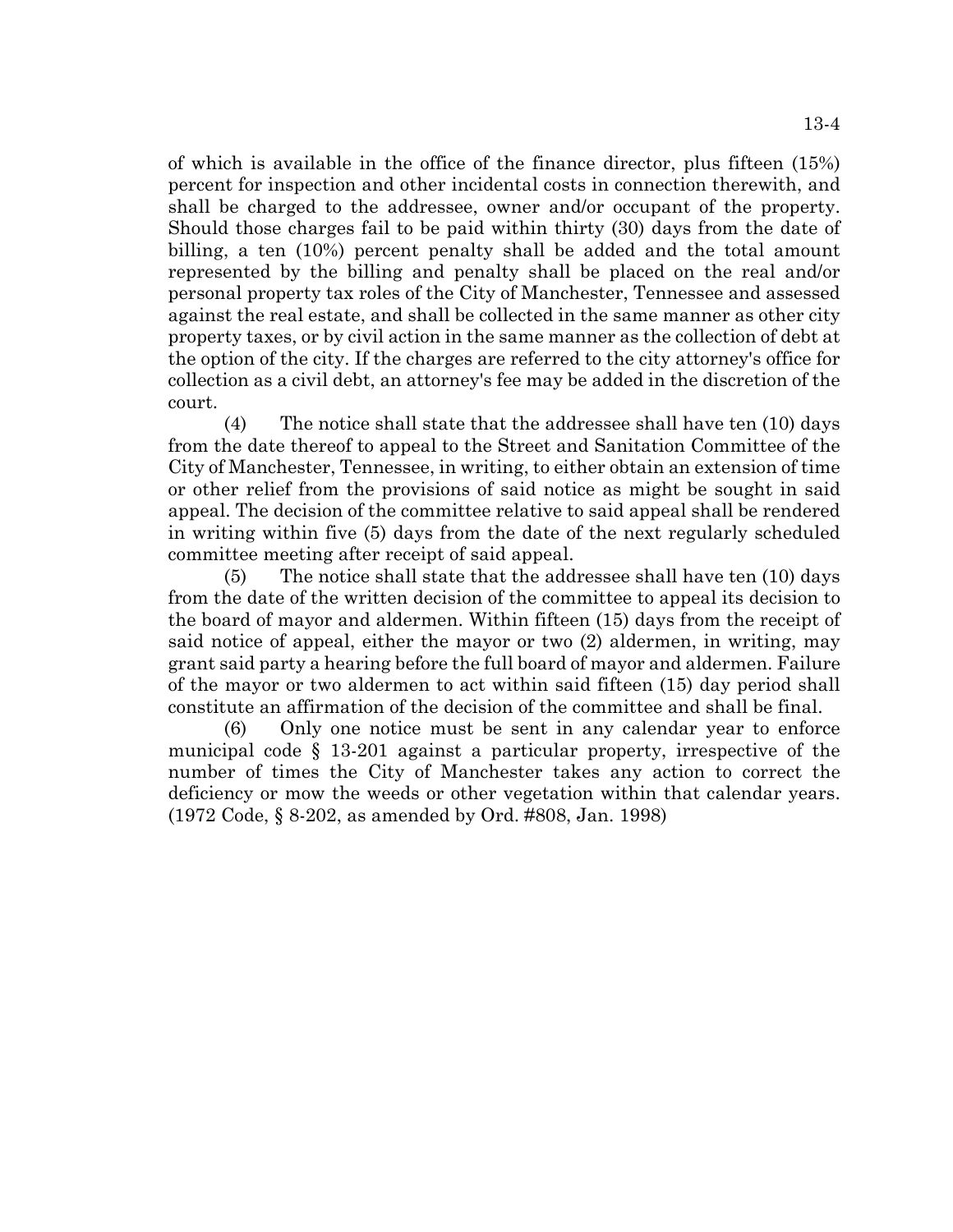## **UNSAFE BUILDINGS**

#### **SECTION**

- 13-301. Condemnation of unsafe buildings.
- 13-302. Notice.
- 13-303. Placard.
- 13-304. Court actions.

**13-301. Condemnation of unsafe buildings**. All buildings or structures which are unsafe, unsanitary, unfit for human habitation or not provided with adequate egress, or which constitute a fire hazard or are otherwise dangerous to human life or which constitute a hazard to safety or health by reason of inadequate maintenance, dilapidation, obsolescence or abandonment are declared to be unsafe buildings and illegal and shall be abated by repair and rehabilitation or by demolition in accordance with this chapter. (1972 Code, § 8-301)

**13-302. Notice**. When, in the judgment of the codes and health administrator or fire inspector, a building is determined in violation of this chapter, he shall give notice of such alleged violation to the person or persons responsible therefor, alleging those violations to constitute a nuisance. The notice shall be in writing and either served on the owner personally by the administrator or mailed to his last known address, and it shall include a statement of the reasons why it is being issued and shall allow one hundred twenty (120) days for the performance of any action requested. (1972 Code, § 8-302)

**13-303. Placard**. When notice is given by the health and codes administrator or fire inspector, he shall also place a placard on the building giving notice of such condemnation which requires the premises to be vacated within thirty (30) days after it is posted. No building condemned and placarded shall be used for human habitation after expiration of that time. No person shall deface or remove the placard until it shall have been repaired, reconstructed, altered or demolished as required by the health and codes administrator or fire inspector. (1972 Code, § 8-303)

**13-304. Court actions**. If, after the expiration of one hundred twenty (120) days after notice being given by the health and codes administrator or fire inspector, the building has not been repaired, reconstructed, altered or demolished according to his notice, the administrator or fire inspector shall instruct the city attorney to file suit for abatement of the nuisance against the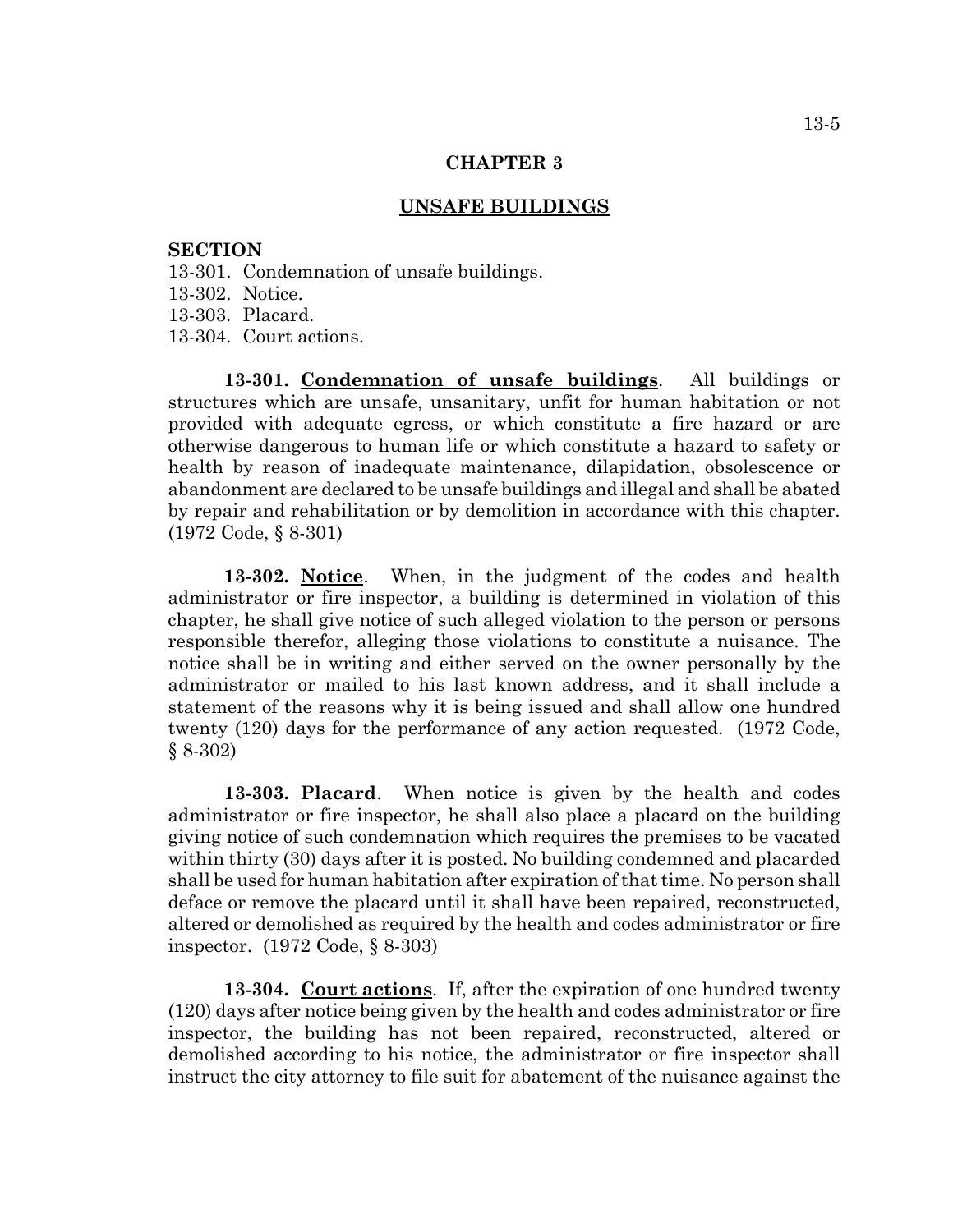owner of the real estate, and such shall be filed within thirty (30) days thereafter without further authorization to the attorney. (1972 Code, § 8-304)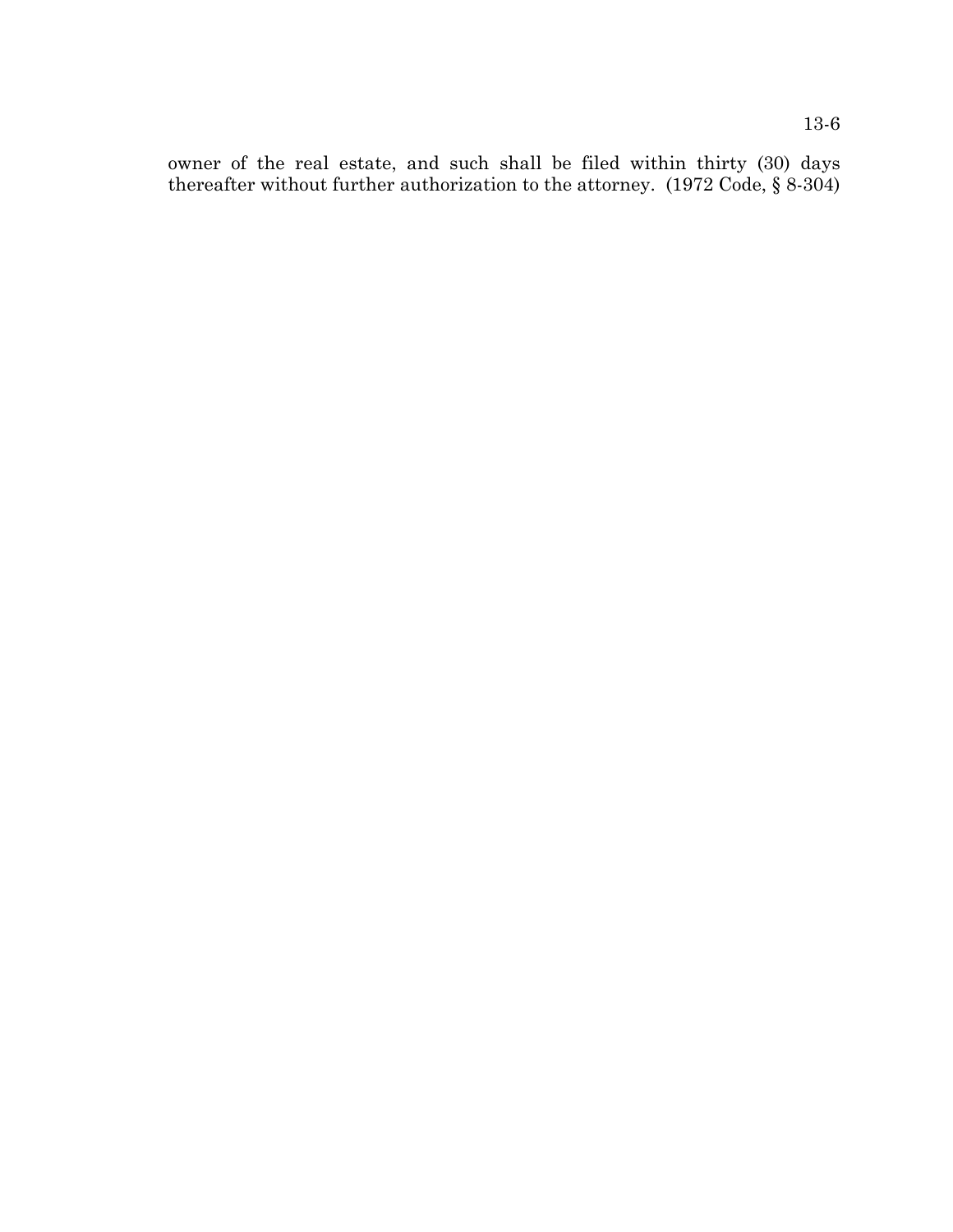#### **MILK**

# **SECTION**

13-401. Milk code adopted by reference.

**13-401. Milk code adopted by reference**. Pursuant to authority granted by Tennessee Code Annotated, § 6-54-501, and for the purpose of prescribing regulations governing the production, transportation, processing, handling, sampling, examination, grading, labeling, and sale of all milk and milk products sold for ultimate consumption within the corporate limits of Manchester or its police jurisdiction; the inspection of dairy herds, dairy farms, and milk plants; and the issuance and revocation of permits to milk producers, haulers, and distributors, the provisions of Part I and II of the Grade A Pasteurized Milk Ordinance - 1965 Recommendations of the United States Public Health Service is hereby adopted by reference and included herein as part of this code. Pursuant to the requirements of Tennessee Code Annotated, § 6-54-502, one (1) copy of said Grade A pasteurized Milk Ordinance has been placed on file with the finance director and is available for public use and inspection. Said Grade A Pasteurized Milk Ordinance - 1965 Recommendations of the United States Public Health Service is adopted and incorporated as fully as if set out at length herein and shall be controlling within the corporate limits.

Provided, that the words "municipality of" in said Grade A Pasteurized Milk Ordinance shall be understood to refer to the City of Manchester. Provided further, that in Section I, definitions A, Milk--milk shall be understood to contain not less than 8-1/2 percent milk solids-not-fat and not less than 3-1/2 percent milk fat ant that not less than 8-1/4 percent milk solids-not-fat and that not less than 3-1/4 percent milk fat shall be deleted: D-Reconstituted or recombined milk and milk products: And: I-fortified milk and milk products shall be deleted: O-Milk Products, it shall be understood that cottage cheese and creamed cottage cheese has been added to this definition as defined in footnote No. Four (4) and that modified skim milk-modified flavored skim milk drink and modified cultured buttermilk as defined in the Tennessee Dairy Laws are included in this definition: Provided further, that in Section 3, the paragraph beginning with the words, "Upon written application of any person whose permit has been suspended \_\_\_\_\_\_\_\_\_\_\_" shall be deleted in its entirety, and any reference, elsewhere in this ordinance dealing with hearings before a permit can be suspended is also deleted: Provided further, that the last sentence in the first paragraph in Section 5 shall read "Any violation of the same requirement of Section 7 on such re-inspection shall call for permit suspension in accordance with Section 3 as amended, and/or court action: Provided further, that Sections 9, 16, and 17 of said unabridged ordinance shall be replaced respectively by subsections (1), (2), and (3) below."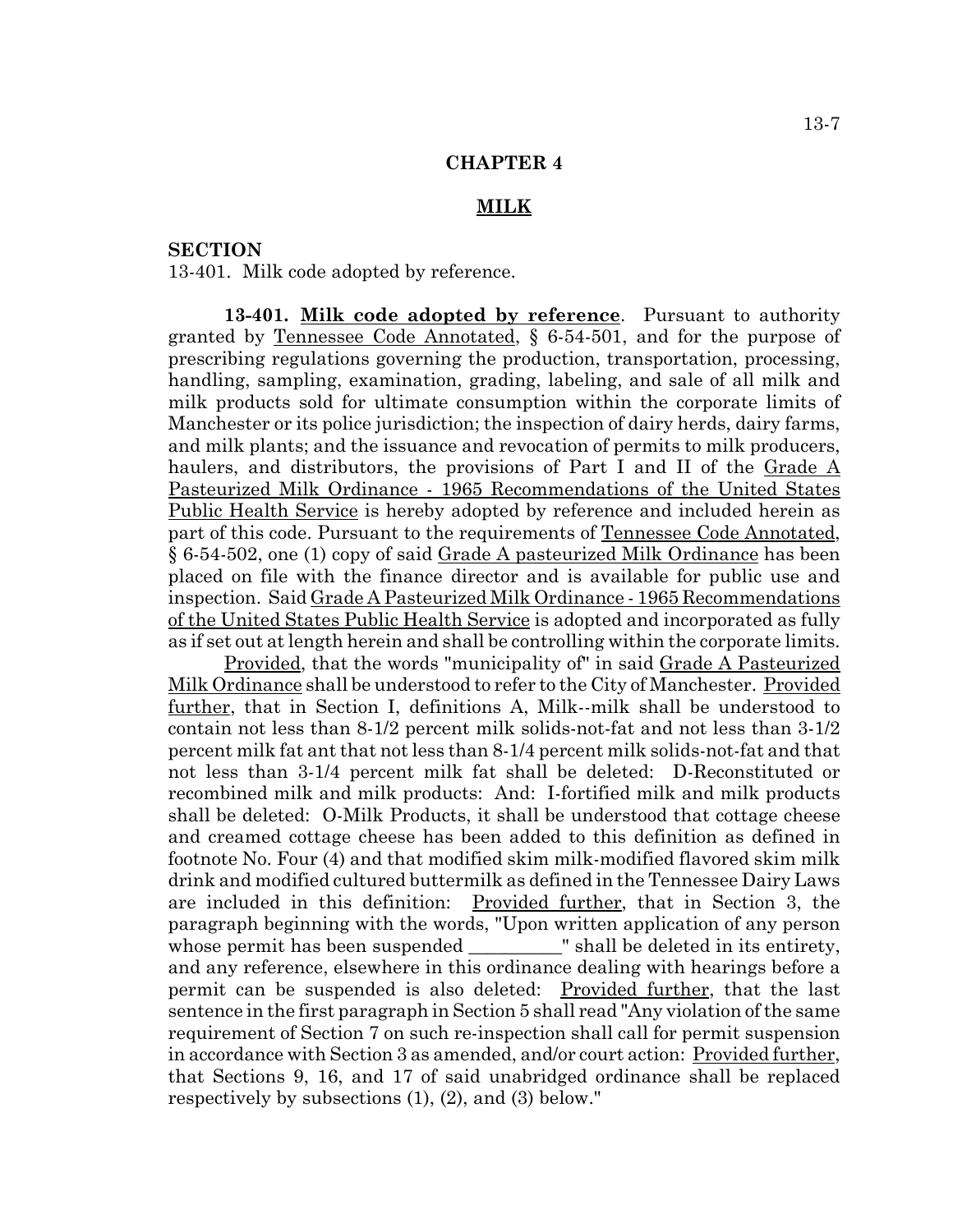(1) From and after the date on which this ordinance is adopted, only Grade A pasteurized milk and milk products shall be sold to the final consumer, or to restaurants, soda fountains, grocery stores, or similar establishments; Provided, that in an emergency, the sale of pasteurized milk and milk products which have not been graded, or the grade of which is unknown, may be authorized by the health authority; in which case, such milk and milk products shall be labeled "ungraded."

(2) It is hereby declared by the Board of Mayor and Aldermen of the City of Manchester, Tennessee, that the above rule or regulation has for its object the prevention, restriction, or extinction of epidemic and contagious diseases in the city and/or the promotion of the general good of the same, and therefore any person who shall violate any of the provisions of this ordinance shall be guilty of a misdemeanor and upon conviction thereof, shall be punished as provided by Tennessee Code Annotated § 53-303. Each day upon which such a violation occurs shall constitute a separate violation. In addition, such persons may be enjoined from continuing such violations.

(3) All ordinances and parts of ordinances in conflict with this ordinance are hereby repealed, and this ordinance shall be in full force and effect upon its adoption and publication, as provided for by law, the public welfare of the City of Manchester, Tennessee, requiring it. (1972 Code, § 8-401, as amended by Ord. #808, Jan. 1998)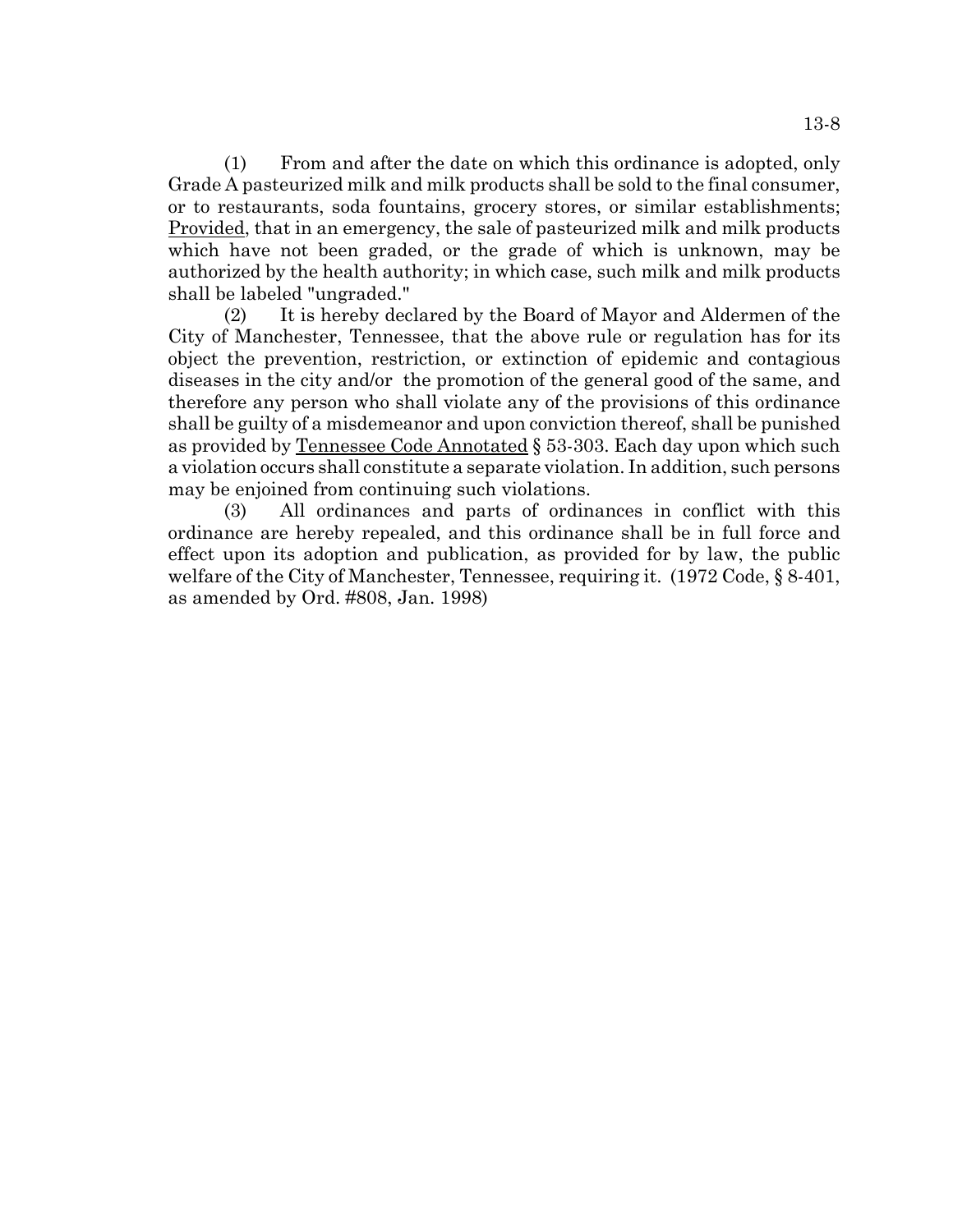# **REGULATIONS OF THE INSTALLATION AND REMOVAL OF UNDERGROUND TANKS**

#### **SECTION**

13-501. Permit required.

- 13-502. Permit fee.
- 13-503. Deposit.
- 13-504. Tank installation or removal.
- 13-505. Penalty for failure to erect or maintain barricades.
- 13-506. Deposit refund.
- 13-507. Pending or previous construction.

**13-501. Permit required**. Before underground tanks are installed or removed from any public or private property within the corporate limits of the City of Manchester, Tennessee, a permit must first be obtained from the Health and Codes Administrator of the City of Manchester, Tennessee, on forms prescribed by his office. (1972 Code, § 8-501)

**13-502. Permit fee.** The cost for a permit for the installation or removal of underground tanks shall be \$25.00. If work begins before a permit is purchased, the cost shall be double the usual permit fee. (1972 Code, § 8-502)

**13-503. Deposit**. Before a permit is issued, or tank installation or removal begins, the party requesting the permit must post with the Health and Codes Administrator of the City of Manchester, Tennessee a cash deposit, corporate surety bond or irrevocable letter of credit in the amount of \$500.00, which shall be held by the city until the removal is completed. (1972 Code,  $§ 8-503)$ 

**13-504. Tank installation or removal**. During actual installation or removal of the tank, temporary barricades must be erected around the excavation, and after the underground tank is installed or removed, and until the excavation is backfilled, illuminated barricades and enclosure tape must be erected around the excavation, in accordance with regulations and specifications on file in the office of the Health and Codes Administrator of the City of Manchester, Tennessee. (1972 Code, § 8-504)

**13-505. Penalty for failure to erect or maintain barricades**. If the property owner, or person holding the permit fails or refuses to erect illuminated barricades and enclosure tape, as required by this chapter, or if the barricade or tape is removed or destroyed before the excavation is backfilled, then the City of Manchester, Tennessee shall erect suitable barricades around the excavation,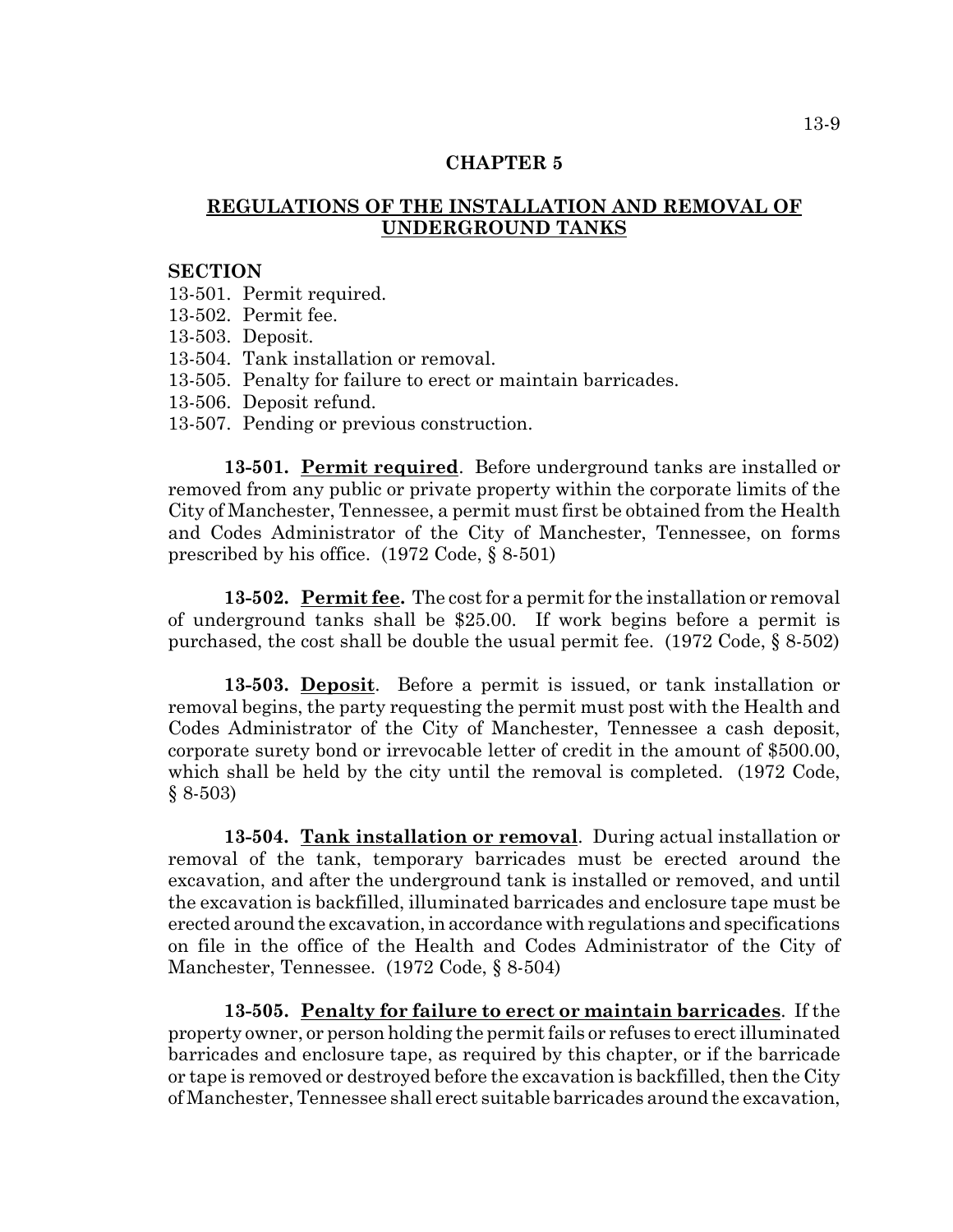and the cost of the erection or maintenance of the barricade shall be the responsibility of the property owner and/or the party requesting the permit. (1972 Code, § 8-505)

**13-506. Deposit refund**. After the excavation has been backfilled, and inspected by the Health and Codes Administrator of the City of Manchester, Tennessee, and approved, the cash deposit shall be refunded, or the corporate surety bond or irrevocable letter of credit shall be cancelled and returned to the party requesting the permit; however, if the City of Manchester has expended any monies to erect or maintain a barricade around the excavation, then those costs will be deducted before a cash deposit is returned, or suit can be brought to enforce the corporate surety bond or irrevocable letter of credit to pay those expenses. If suit becomes necessary, the city shall recover the amount of its expenses, including any fees charged by the city attorney or court costs necessary to enforce this chapter. (1972 Code, § 8-506)

**13-507. Pending or previous construction**. If the installation or removal of underground tanks is in process at the time of the final passage of this chapter, or if installation or removal done previous to the passage of this chapter and the excavation has not been backfilled, then the Health and Codes Administrator of the City of Manchester, Tennessee shall give notice to the property owner of the passage of this chapter, and § 13-505 shall apply and can be enforced by the Health and Codes Administrator ten (10) days after notice is given to the owner, and suit can be brought by the city to recover its expenses, including any fees charged by the city attorney or court costs necessary to enforce this chapter if the owner fails to comply with the administrator's notice. (1972 Code, § 8-507)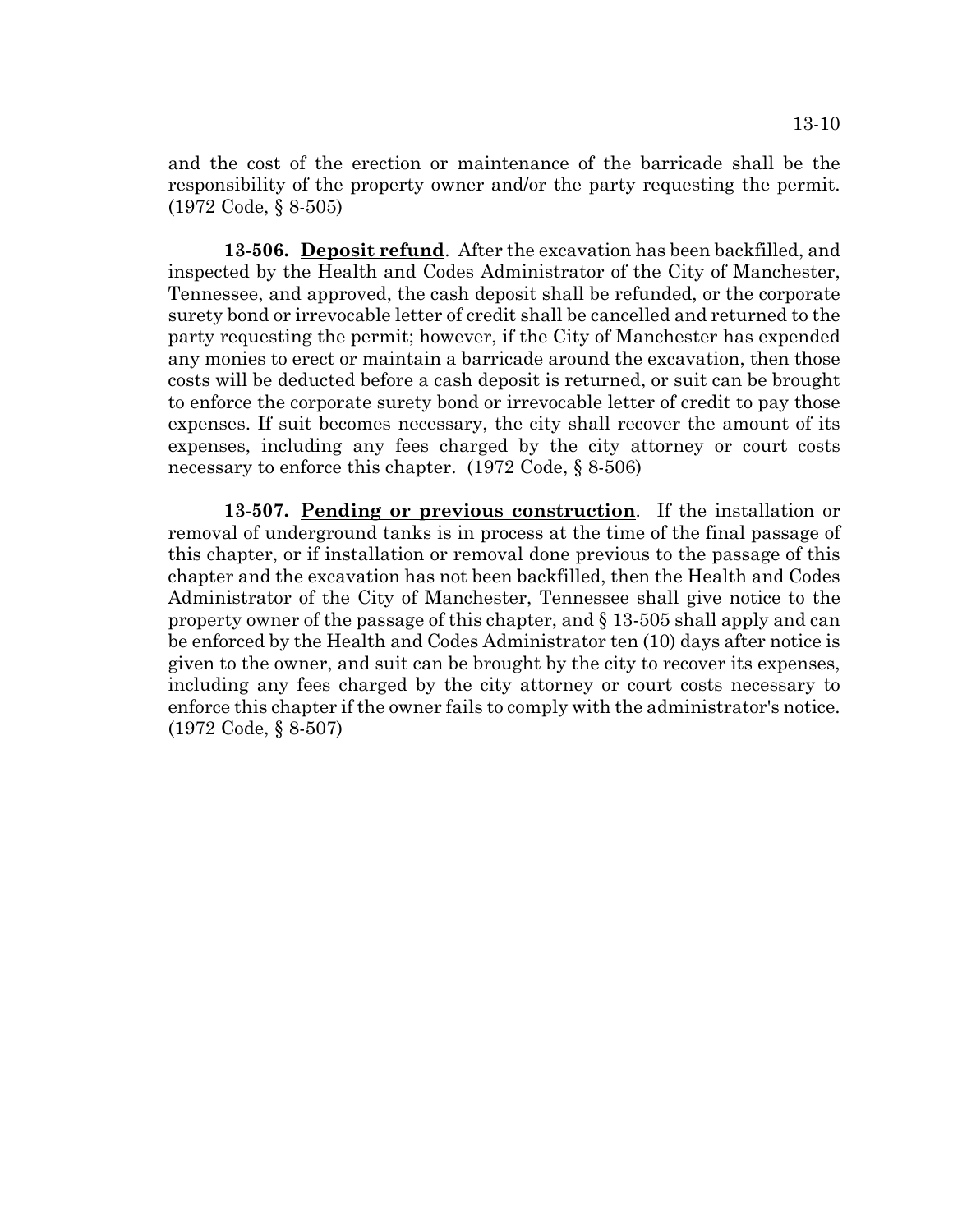# **OUTSIDE DISPLAY OR STORAGE OF USED HOUSEHOLD GOODS OFFERED FOR SALE PROHIBITED**

# **SECTION**

13-601. Outside display or storage prohibited.

**13-601. Outside display or storage prohibited**. On properties zoned other than residential, no person or entity shall publicly display, outside of permanent structures for which there exists an appropriate certificate of occupancy, used household goods offered for sale or exchange.

Used household goods shall include, but not be limited to, items traditionally used and kept within the confines of one's residential dwelling, including clothes, furniture, decorations, appliances, exercise equipment, entertainment equipment, utensils, dishes, tools and other like items.

Used household goods shall not include complete automobiles, tractors, boats and lawn care equipment, which are typically stored in the elements.

A non-participating owner of any property being used in violation of this section shall be subject to all penalties and enforcement actions if, after adequate notice, he or she fails to take the appropriate action to comply with the requirements of this section.

The prohibition of this chapter shall not apply to:

(1) Activities on properties zoned "commercial," which are actually and lawfully being used as a residential property, as permitted by Manchester Municipal Code § 14-702, as long as there is participation by a resident of the premises; or

(2) To any properties owned by a school or church and being used as a school or church, as long as being used by a group affiliated with the school or church.

Violation of this chapter shall be punishable by a fine of up to fifty dollars (\$50.00) plus a civil penalty up to two thousand five hundred dollars (\$2,500.00) per violation. Any used household goods offered for sale in violation of the ordinance are subject to confiscation and forfeiture. The city court shall conduct a hearing before ordering any forfeiture. In addition to the fine imposed herein, the city court shall assess a civil penalty, as a remedial measure.

In assessing the civil penalty, the city court shall take into consideration:

- (1) Any loss to the city or its citizens;
- (2) Reimbursement to the city for its expenses of enforcement;
- (3) To disgorge any gains or benefit from the violation;
- (4) To provide restitution for harm; and/or

(5) Ensure future compliance through execution of a bond or a prospectively coercive fine.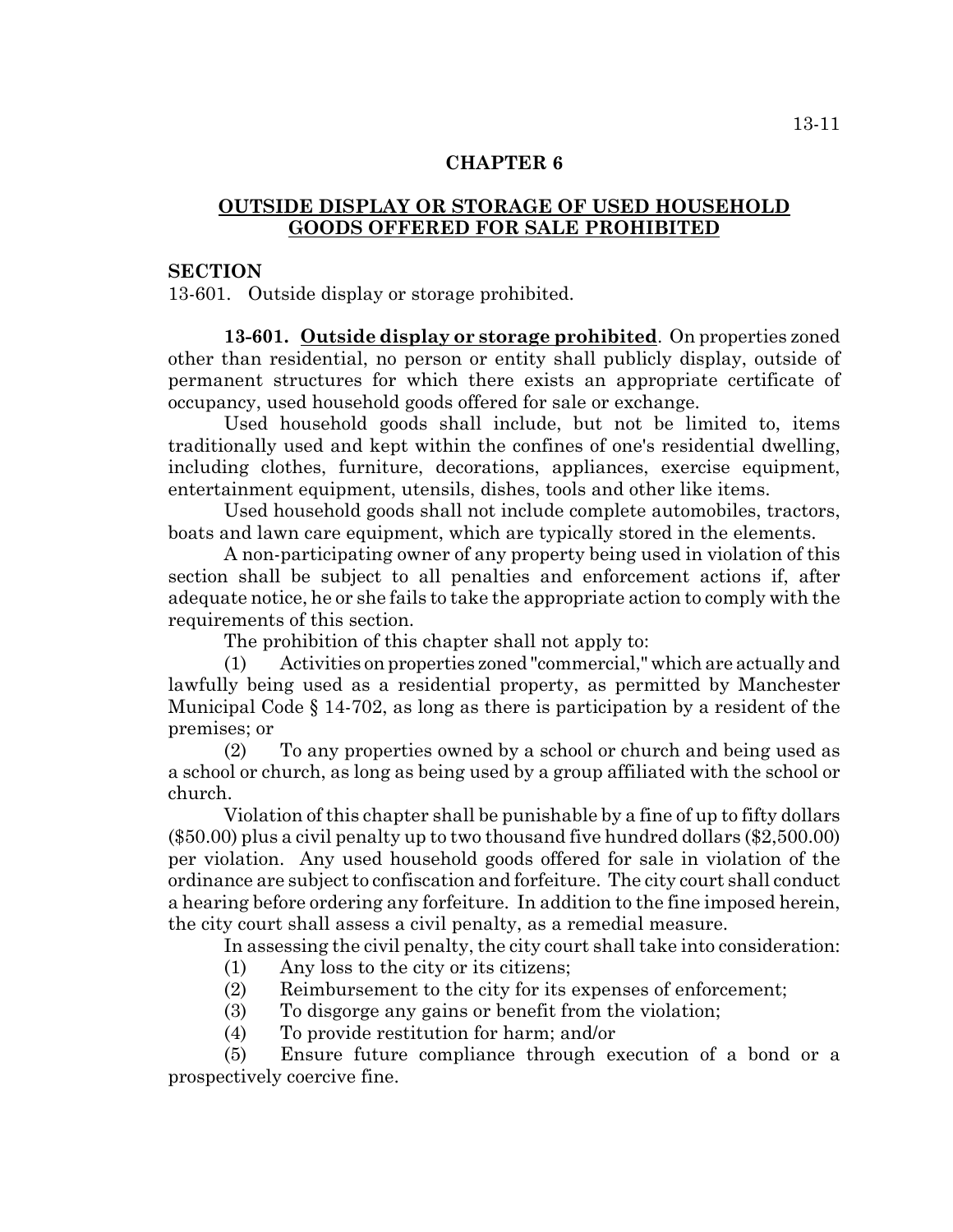This chapter is supplementary to and does not limit any other ordinance addressing codes, cleanliness or maintenance of real estate. Codes department employees, as well as police officers, are authorized to issue citations for violations. (as added by Ord. #1477, Dec. 2015)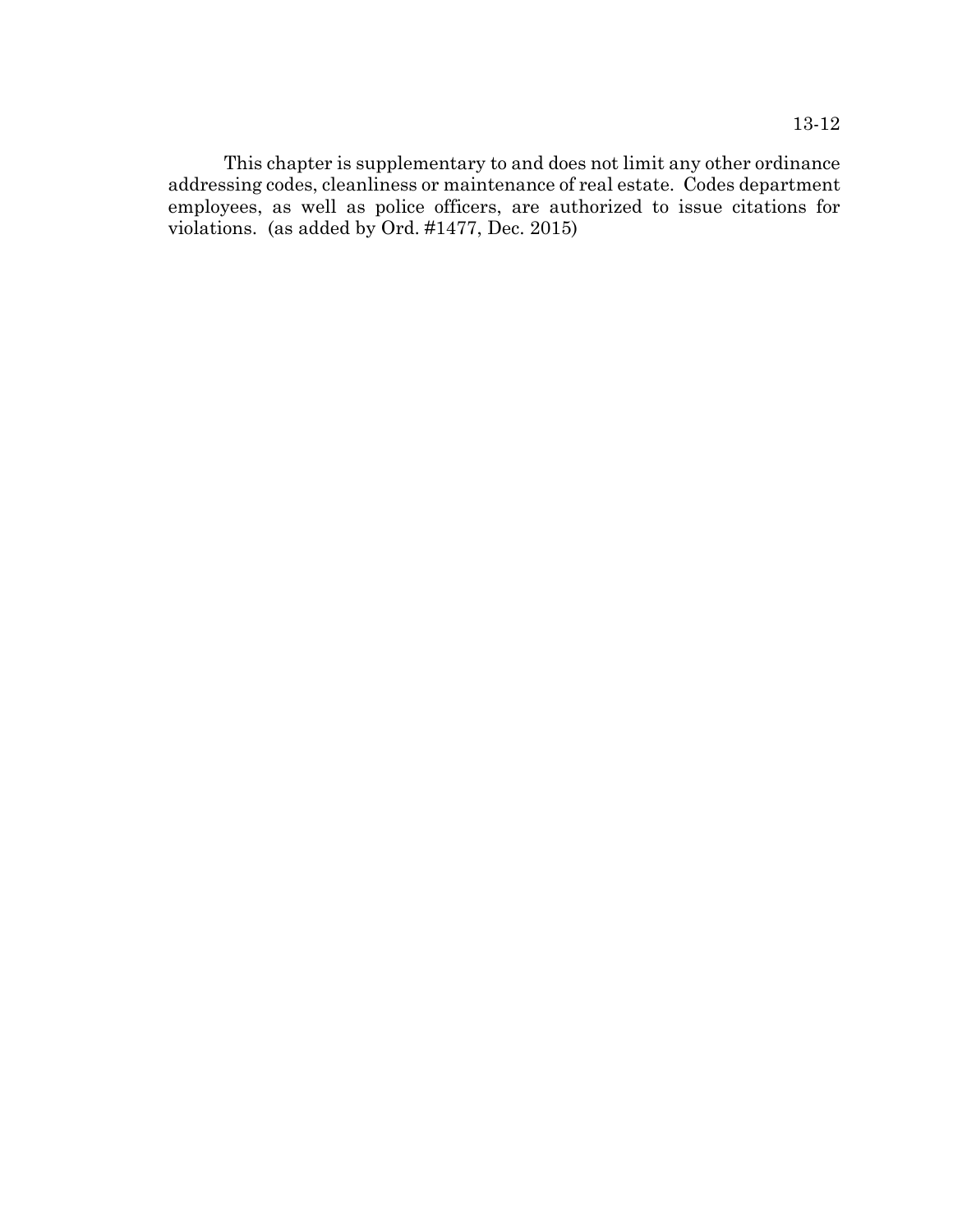# **HOTELS, MOTELS, AND EXTENDED STAY HOTELS/MOTELS**

# **SECTION**

13-701. Hotel/motel and extended stay hotel/motel licensing and regulation definitions.

**13-701. Hotel/motel and extended stay hotel/motel licensing and regulation definitions.** (1) Definitions. (a) "Hotel" and "motel" shall mean any facility providing lodging for transients, as defined in the City of Manchester hotel/motel tax, established by the Charter of the City of Manchester, and shall include such facilities that may be exempt from the tax due solely to the durations of the period of lodging.

(b) "Extended stay room" means a room rented to a person or persons and continuously occupied by them for a period of twenty-eight (28) days or more.

(2) License required. (a) All hotels and motels must have a license to operate. The license shall be valid for one (1) year.

(b) Application for license shall be made upon a form developed by the finance director. It shall include the name of the owner of the real property upon which the facility is located; the name of the operator, if different; the number of and designation of rooms available for less than extended stay rental and the number and designation of rooms for extended stay rental and the name of an individual designated the "responsible individual" in charge of day to day operation and address and phone number of such individual. This individual must be able to provide access to the premises at reasonable times and the information required by this chapter. In the event this individual ceases to be available or is repeatedly unavailable, the codes and health administrator may suspend the facility's permit until an acceptable replacement is named.

(c) The license fee shall be one hundred dollars (\$100.00).

(3) Inspection of less than extended stay rooms (reserved).

(4) Inspection of "extended stay rooms. (a) The codes and health administrator or his designee shall inspect or cause to be inspected all rooms designated extended stay rooms no less frequently than semi-annually; when a room is designated or re-designated an extended stay room and when a room is discontinued as an extended stay room. It shall be the duty of the operator to notify the codes and health administrator at least five (5) days prior to any change in designation of a room from extended stay to less than extended stay or less than extended stay to extended stay.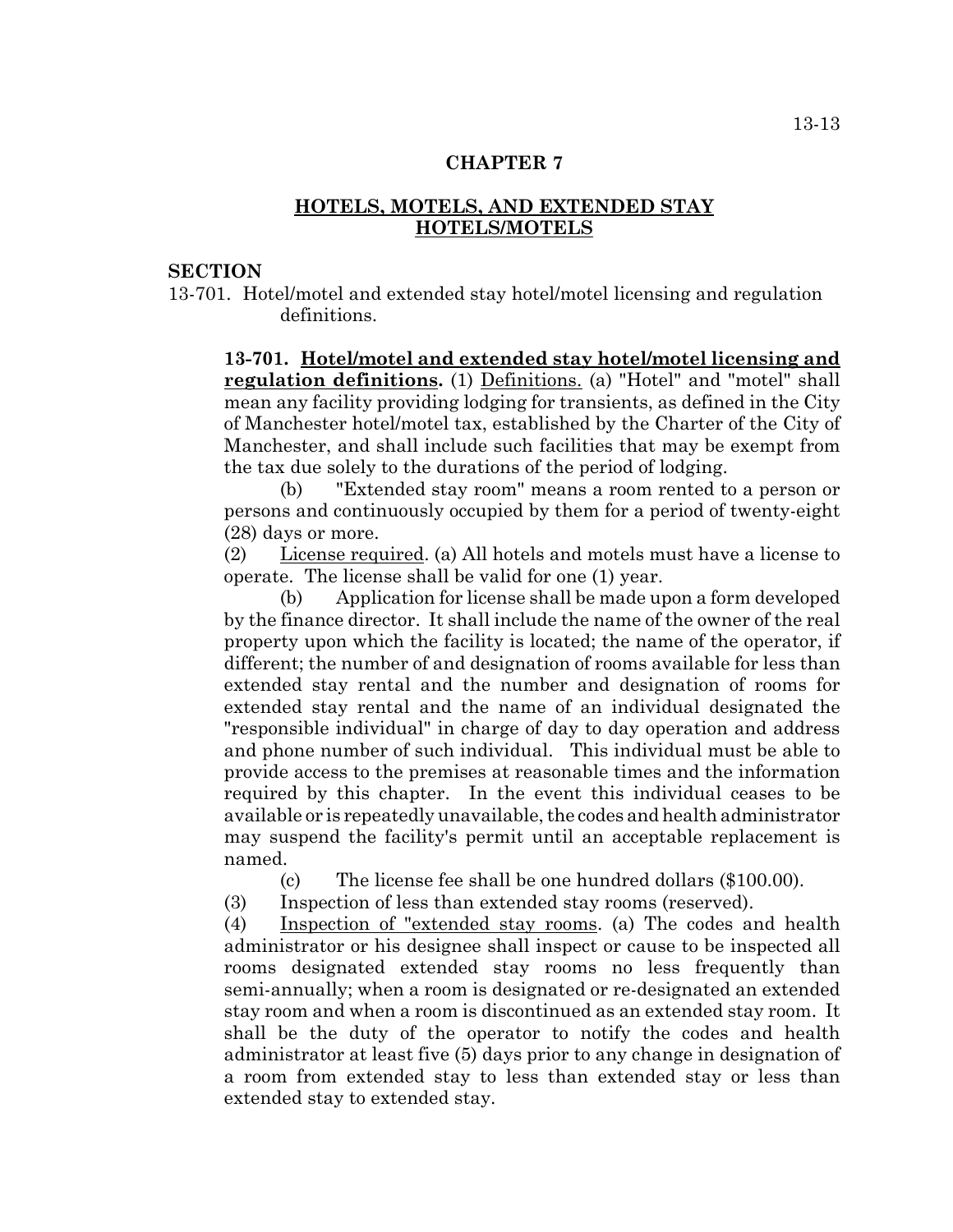(b) Failure to notify the codes and health director shall subject the facility to revocation of its license in addition to other sanctions as set forth herein.

(c) Scope of inspection. The codes and health administrator shall inspect the following:

(i) Electrical system, including outlets, appliances, lamps, lighting and HVAC, as appropriate;

(ii) Plumbing system;

(iii) General cleanliness and sanitation, including but not limited to, carpet, mattresses, drapes, blinds and upholstery; and

(iv) Absence of rodents and other insects, arachnids and vermin of any type.

(d) Suspension of occupancy. Should any room present a health or safety danger to a potential occupant or should the room not contain the posted notice described in subsection (5), the codes and health administrator may prohibit use of such room or rooms until remedied. If the operator disputes the decision of the codes and health administrator; he can, within fifteen (15) days, appeal that decision to the board of mayor and aldermen by lodging a written request with the finance director. This requirement is jurisdictional and the failure to so request waives any right of appeal of the decision of the codes and health administrator.

(e) Violations. Any violation of this chapter subjects the operator and the individual designated as the responsible individual to each of the following: alone or in combination:

(i) Revocation or suspension of the hotel/motel license;

(ii) A fine of fifty dollars (\$50.00) per day per room for each violation;

(iii) An injunction, temporary or permanent, against such operator from operating a hotel or motel within the City of Manchester and/or serving as a manager or other responsible individual of same; and

(iv) Padlocking the facility or such portions thereof until the re-inspection.

(f) Re-inspection fee. In the event any room or quarters are designated "not for habitation" by the codes and health administrator; a fee of fifty dollars (\$50.00) per room shall be paid in advance before any re-inspection.

(g) It is an offense to permit occupation of any premises designated "not for occupation" by the codes and health administrator. Any person so permitting occupation shall, upon conviction, be subject to a fine up to fifty dollars (\$50.00) for each violation. Each day of violation and each separate quarter constitute separate violations. Any person so